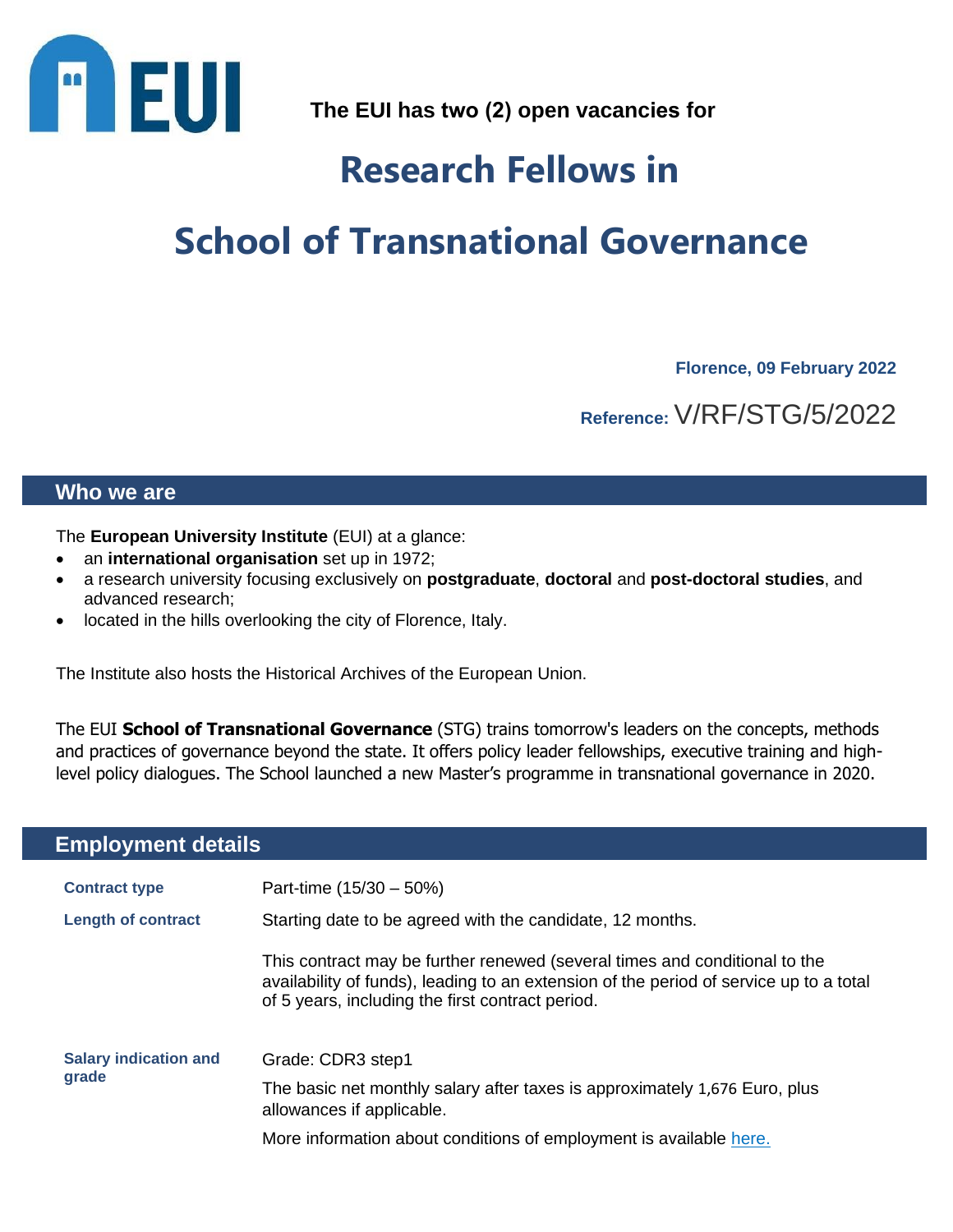### **About the project**

| <b>Project Director(s)</b> | Alexander Stubb / Daniel Innerarity                                                                                                                                                                                                                                                                                                                                                                                                                                                                                                                                                                                                                                                                                                                                                                                                                                                     |
|----------------------------|-----------------------------------------------------------------------------------------------------------------------------------------------------------------------------------------------------------------------------------------------------------------------------------------------------------------------------------------------------------------------------------------------------------------------------------------------------------------------------------------------------------------------------------------------------------------------------------------------------------------------------------------------------------------------------------------------------------------------------------------------------------------------------------------------------------------------------------------------------------------------------------------|
| <b>Project details</b>     | The "Chair in Artificial Intelligence and Democracy" is aimed at conducting<br>continued research, transfer, dissemination, teaching and innovation activities on<br>matters related to artificial intelligence and democracy.                                                                                                                                                                                                                                                                                                                                                                                                                                                                                                                                                                                                                                                          |
| <b>Job description</b>     | The research fellow will carry out research work in an independent manner and<br>collaborate on the research work of the project.<br>Conducting research work and supporting research and training activities<br>$\bullet$<br>for professors and collaborators linked to the Chair of AI and Democracy;<br>Developing and promoting publications focusing on topics of study of the<br>Chair of AI and Democracy;<br>Coordinating and fostering collaborations and knowledge exchange<br>$\bullet$<br>among universities and professionals at European level by facilitating<br>opportunities to exchange and connect;<br>Establishing and promoting cooperation with the European Institutions and<br>$\bullet$<br>Universities, networks associated to the EUI, think tanks and research<br>centres in Spain and Latin America which are related to the Chair of AI<br>and Democracy. |

## **Qualifications and experience**

| <b>Qualifications and</b> | <b>Essential:</b>                                                                                                                                                                                                                                                                                                                                       |
|---------------------------|---------------------------------------------------------------------------------------------------------------------------------------------------------------------------------------------------------------------------------------------------------------------------------------------------------------------------------------------------------|
| <b>Experience</b>         | PhD in Social Sciences or Philosophy or Computer Science (or related<br>$\bullet$<br>sciences);<br>Proven skills in publishing that bridges academic and popular audiences;<br>$\bullet$<br>in transnational<br>Demonstrated<br>expertise<br>and/or<br>border<br><b>Cross</b><br>$\bullet$<br>communications work.                                      |
|                           | Desirable:                                                                                                                                                                                                                                                                                                                                              |
|                           | Proven experience of at least two years after the PhD completion in areas<br>$\bullet$<br>related to AI and Democracy, broadly defined;<br>Proven experience at research or assistant position in a University or any<br>$\bullet$<br>other research institution related to the topic of AI and Democracy;<br>Experience in interdisciplinary research. |
| Languages                 | Excellent knowledge of English, both written and spoken (CEFR level: C1 or<br>above).                                                                                                                                                                                                                                                                   |
|                           | Knowledge of other languages is an advantage.                                                                                                                                                                                                                                                                                                           |